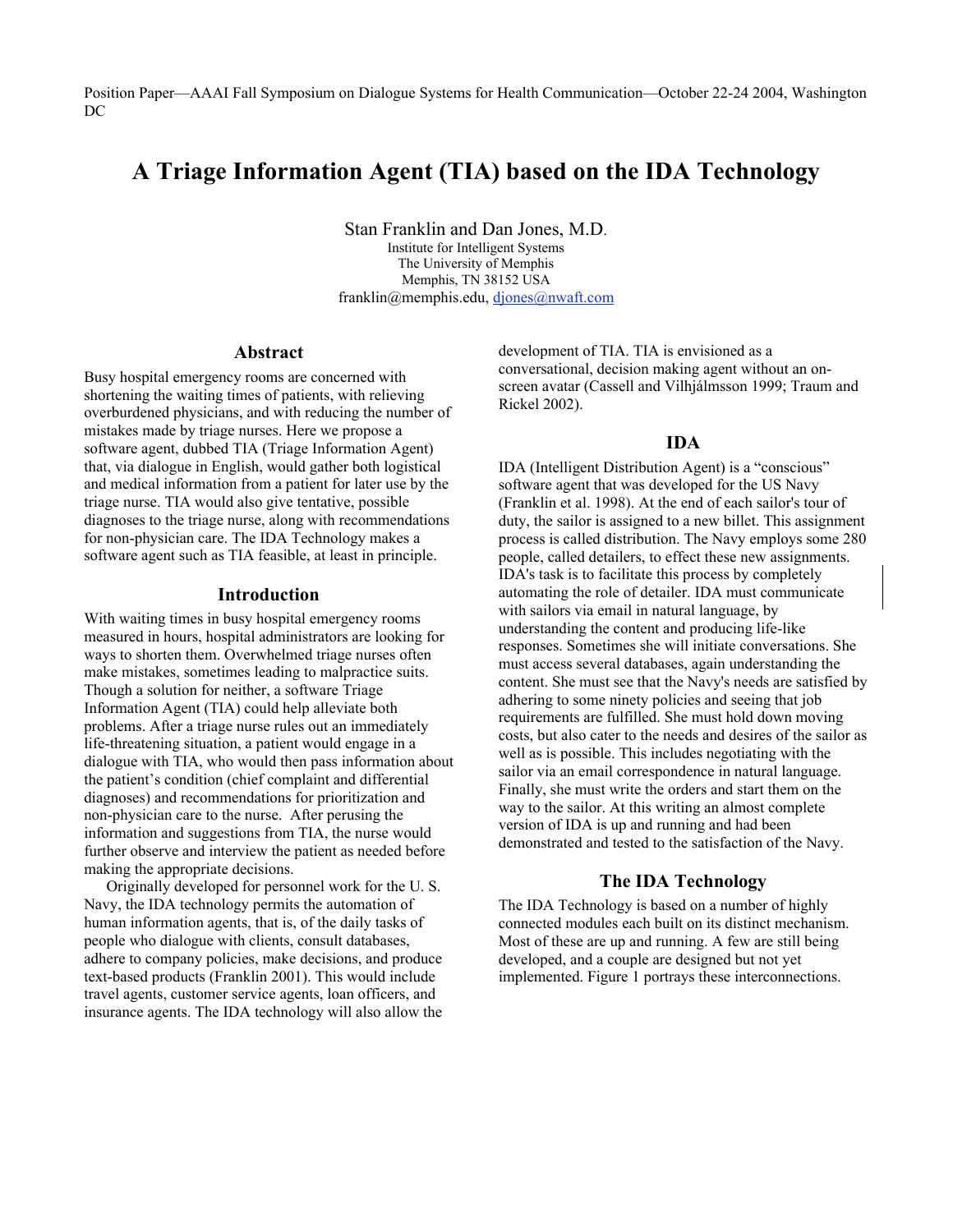

Figure 1. The IDA Architecture

Following Hofstadter's terminology (see below) a codelet is a special purpose, relatively independent, miniagent typically implemented as a small piece of code running as a separate thread. IDA depends heavily on such codelets for almost every module. In what follows we will encounter several different types of codelets such as perceptual codelets, attention codelets, information codelets, behavior codelets and language generation codelets. Many codelets play the role of demons (as in an operating system) waiting patiently for the conditions under which they can act. Some codelets subserve some higher-level construct, while others act completely independently.

In this section we describe several of the IDA modules that would play a role in TIA.

## Perception

Perception in IDA consists mostly of processing incoming email messages in natural language (Zulandt Schneider et al. 2001). In sufficiently narrow domains, natural language understanding may be achieved via an analysis of surface features without the use of a traditional symbolic parser (Jurafsky & Martin 2000). Allen describes this approach to natural language understanding as complex, templatebased matching (1995). Ida's relatively limited domain requires her to deal with only a few dozen or so distinct message types, each with relatively predictable content. This allows for surface level natural language processing. We hypothesize that much of human language understanding results from a combined bottom up/top down passing of activation through a hierarchical

conceptual net with the most abstract concepts in the middle.

Thus IDA's language-processing module has been implemented as a Copycat-like architecture with perceptual codelets that are triggered by surface features and a slipnet (Hofstadter & Mitchell 1994), a semantic net that passes activation. The slipnet stores domain knowledge. In addition there's a pool of perceptual codelets specialized for recognizing particular pieces of text, and production templates used by codelets for building and verifying understanding. Together they constitute an integrated sensing system for IDA, allowing her to recognize, categorize and understand.

It's important to be clear about what is claimed by the work "understand" as used in the previous sentence. An example may help. A secretary sending out an email announcement of an upcoming seminar on Compact Operators on Banach Spaces can be said to have understood the organizer's request that she do so even though she has no idea of what a Banach space is much less what compact operators on them are. In most cases it would likely require person years of diligent effort to impart such knowledge. Nonetheless, the secretary understands the request at a level sufficient for her to get out the announcement. In the same way IDA understands incoming email messages well enough to do all the things she needs to with them. An expanded form of this argument can be found in *Artificial Minds* (Franklin 1995). Glenberg also makes a similar argument (1997).

IDA must also perceive the contents read from databases, a much easier task. An underlying assumption motivates our design decisions about perception. Suppose,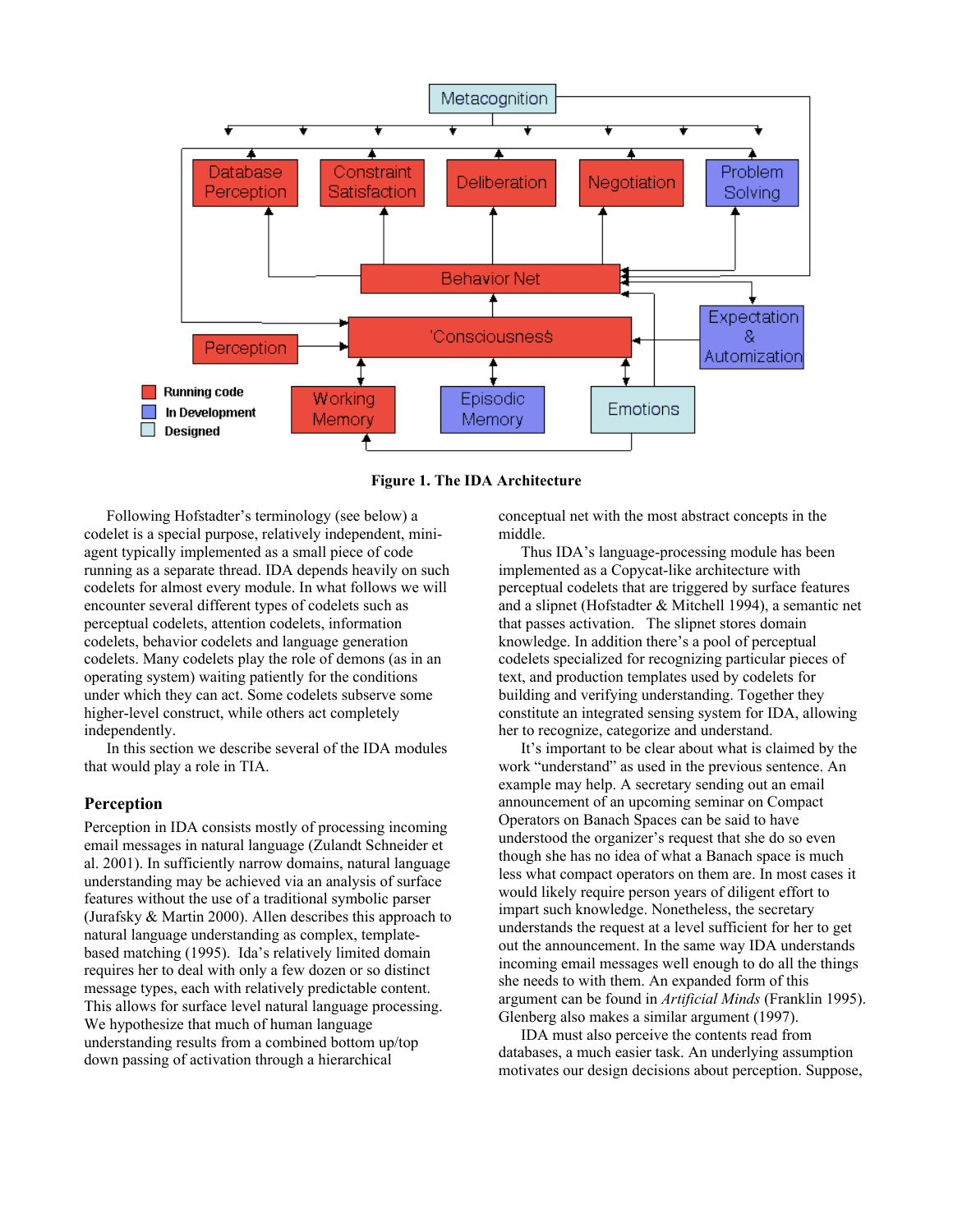for example, that IDA receives a message from a sailor saying that his projected rotation date (PRD) is approaching and asking that a job be found for him. The perception module would recognize the sailor's name and social security number, and that the message is of the please-find-job type. This information would then be written to the workspace. The general principle here is that the contents of perception are written to working memory before becoming conscious.

## **Workspace**

IDA solves routine problems with novel content. This novel content goes into her workspace, which roughly plays the same role as human working memory. Perceptual codelets write to the workspace as do other, more internal codelets. Quite a number of codelets, including attention codelets (see below) watch what's written in the workspace in order to react to it. Part, but not all, the workspace, called the *focus<sup>1</sup>* , by Kanerva (1988)) is set aside as an interface with long-term LTM. Retrievals from LTM are made with cues taken from the focus and the resulting associations are written to other registers in the focus. The contents of still other registers in the focus are stored in (written to) associative memory as we will see below. Items in the workspace decay over time, and may be overwritten. Not all of the contents of the workspace eventually make their way into consciousness.

#### Associative memory

IDA employs sparse distributed memory (SDM) as her major associative memory (Kanerva 1988, Anwar & Franklin 2003). SDM is a content addressable memory that, in many ways, is an ideal computational mechanism for use as a long-term associative memory (LTM). Any item written to the workspace cues a retrieval from LTM, returning prior activity associated with the current entry. LTM is accessed as soon as information reaches the workspace, and the retrieved associations will be also written to the workspace.

At a given moment IDA's workspace may contain, ready for use, a current entry from perception or elsewhere, prior entries in various states of decay, and associations instigated by the current entry, i.e. activated elements of LTM. IDA's workspace thus consists of both short-term working memory (STM) and something very similar to the long-term working memory (LT-WM) of Ericsson and Kintsch (1995).

#### Consciousness mechanism

The apparatus for "consciousness" consists of a coalition manager, a spotlight controller, a broadcast manager, and a collection of attention codelets whose job it is to bring

appropriate contents to "consciousness" (Bogner et al. 2000). Each attention codelet keeps a watchful eye out for some particular occurrence that might call for "conscious" intervention. In most cases the attention codelet is watching the workspace, which will likely contain both perceptual information and data created internally, the products of "thoughts." Upon encountering such a situation, the appropriate attention codelet will form a coalition with the small number of information codelets that carry the information describing the situation. This association should lead to the collection of this small number of information codelets, together with the attention codelet that collected them, becoming a coalition. Codelets also have activations. The attention codelet increases its activation in order that the coalition, if one is formed, might compete for the spotlight of "consciousness". Upon winning the competition, the contents of the coalition is then broadcast to all codelets. If or when successful, its contents will be broadcast. Broadcast contents are also stored in (written to) associative memory as the contents of "consciousness" should be.

## Action selection (decision making)

IDA depends on a behavior net (Maes 1989, Negatu & Franklin 1999) for high-level action selection in the service of built-in drives. She has several distinct drives operating in parallel. These drives vary in urgency as time passes and her environment changes. Behaviors are typically mid-level actions, many depending on several behavior codelets for their execution. A behavior net is composed of behaviors, corresponding to goal contexts in GW theory, and their various links. A behavior looks very much like a production rule, having preconditions as well as additions and deletions. It's typically at a higher level of abstraction often requiring the efforts of several codelets to effect its action. A behavior can be thought of as the collection of its codelets (processors) in accordance with global workspace theory. Each behavior occupies a node in a digraph. The three types of links, successor, predecessor and conflictor, of the digraph are completely determined by the pre- and post-condition of its behaviors (Maes 1989).

As in connectionist models (McClelland et al. 1986), this digraph spreads activation. The activation comes from that stored in the behaviors themselves, from the environment, from drives, and from internal states. The more relevant a behavior is to the current situation, the more activation it is going to receive from the environment. Each drive awards activation to those behaviors that will satisfy it. Certain internal states of the agent can also send activation to the behavior net. One example might be activation from a coalition of codelets responding to a "conscious" broadcast. Activation spreads from behavior to behavior along both excitatory and inhibitory links and a behavior is chosen to execute based

<sup>|&</sup>lt;br>|<br>|  $1$  Not to be confused with focus as in focus of attention, an entirely different concept.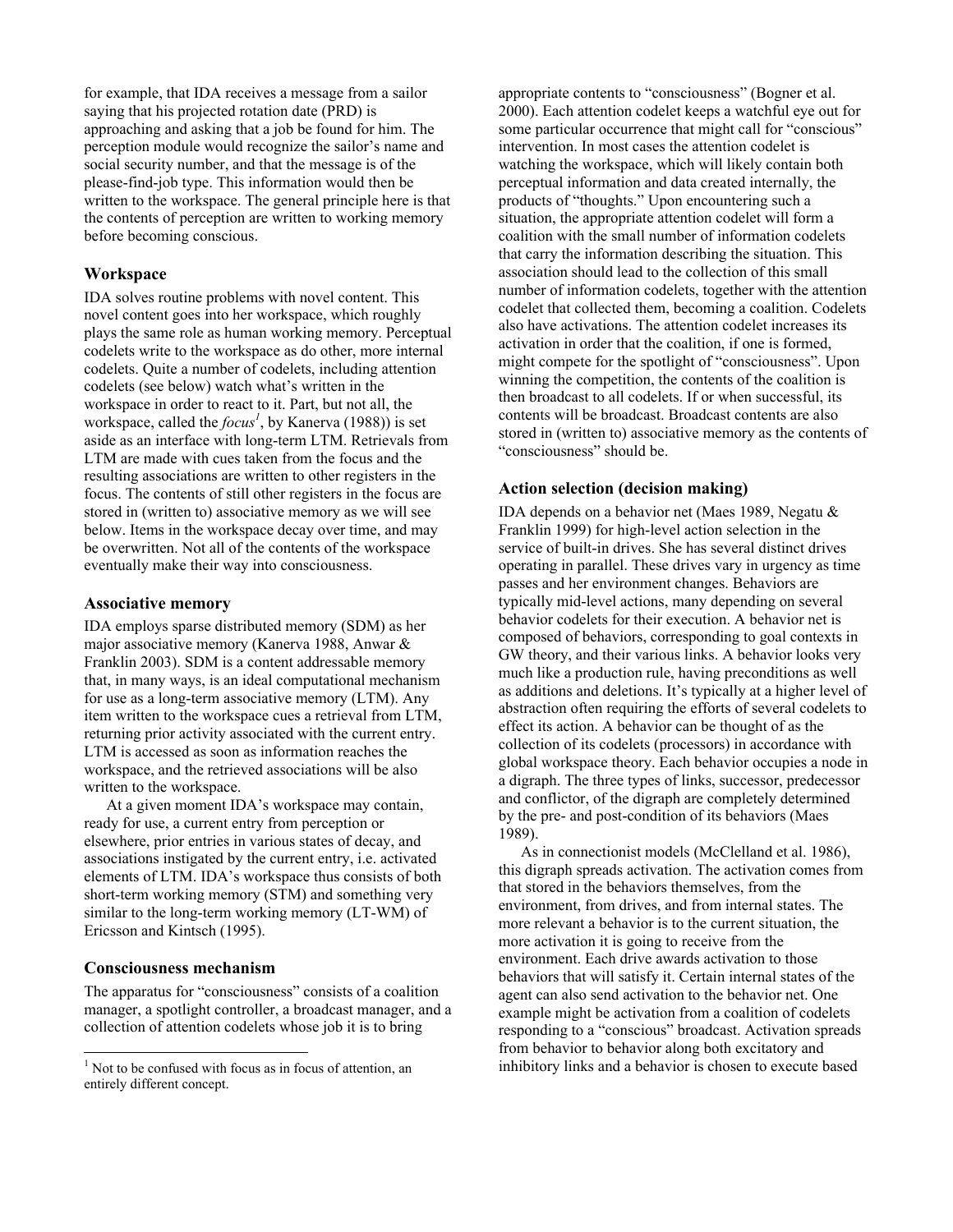on activation. Her behavior net produces flexible, tunable action selection for IDA. As is widely recognized in humans the hierarchy of goal contexts is fueled at the top by drives, that is, by primitive motivators, and at the bottom by input from the environment, both external and internal*.*

The broadcast is received by appropriate behavior codelets who know to instantiate a behavior stream in the behavior net for dealing with the current situation. They also bind appropriate variables, and send activation to appropriate behaviors. If or when a particular behavior is chosen to be executed, behavior codelets associated with it jump into action each performing its task.

The process just described leads us to speculate that in humans, like in IDA, processors (neuronal groups) bring perceptions and thoughts to consciousness. Other processors, aware of the contents of consciousness, instantiate an appropriate goal context hierarchy, which in turn, motivates yet other processors to perform internal or external actions.

## Deliberation

Since IDA's domain is fairly complex, she requires *deliberation* in the sense of creating possible scenarios, partial plans of actions, and choosing between them (Sloman 1999). In her original domain, IDA constructs a list of a number of possible jobs in her workspace, together with their fitness values. She must construct a temporal scenario for at least a few of these possible billets to see if the timing will work out (say if the sailor can be aboard ship before the departure date). In each scenario the sailor leaves his or her current post during a approved time interval, spends a specified length of time on leave, possibly reports to a training facility on a certain date, uses travel time, and arrives at the new billet within a given time frame. Such scenarios are valued on how well they fit the temporal constraints (the gap) and on moving and training costs. These scenarios are composed of scenes organized around events. They are constructed in the workspace by the process proceeding from attention codelets, to "consciousness," to behavior net, to behavior codelets, as described previously.

## Negotiation

After IDA has selected one or more jobs to be offered to a given sailor, her next chore is to negotiate with the sailor until one job is decided upon. The US Navy is quite concerned about retention of sailors in the service. This depends heavily on the sailor's job satisfaction. Thus the Navy gives a high priority to the assignment of a job that both satisfies the sailor's preferences and offers opportunity for advancement, sometimes including additional training. Whenever possible the final job assignment is made with the sailor's agreement. IDA must negotiate this agreement with the sailor.

When the initial job offerings are made the sailor may respond in several different ways. He may accept one of the jobs offered. He may decline all of them and request some different job assignment. He may ask for a particular job not among those offered. He may ask that the process be postponed until a new requisition list appears, hoping to find something more to his liking. IDA may accede to or deny any of these requests, the decision often dependent on time constraints and/or the needs of the service. The continuing negotiations offer many possible paths. It ends with one job being assigned to the sailor, most often with his agreement, but sometimes without.

IDA must be able to carry out such negotiations. This requires making decisions and responding to the sailor's messages.

There's more to the IDA architecture and mechanisms, but this is all that space will allow.

# Description of TIA

The high-lever goals of TIA are (1) to shorten total patient time in the Emergency Department, and (2) to decrease triage-related errors and malpractice risk. These can both be reduced to more specific subgoals:

1. Shorten wait time for commencement of care. In most busy ED's, the bottleneck resource is physician time. If the time required for accurate triage is reduced from 10 minutes to 2 minutes, nothing is gained if the patient still has to wait a total of 3 hours for a physician to become available. So to shorten wait times, TIA must either (a) decrease the amount of time a physician spends with patients (on average); or decrease the average time spent waiting for nonphysician care (e.g., nursing procedures, lab tests, xrays, etc.). The obvous low-lying fruit here is to have TIA initiate routine non-physician care actions based on specific criteria.

The most common ED patient is probably a '2 step' patient: the physician sees the patient, creates a 'differential diagnosis' (list of possible causes of the patient's problem), and orders specific tests or procedures to be done. That's step 1. Then, maybe two hours later, the nurse (or status board) notifies the physician that the patient's tests and procedures have been completed. At that time, the physician sees the patient again, reviews the test or procedure results, and arrives at a provisional diagnosis and disposition for the patient. That's step 2. Some patients ('quickies') only require one step, and some require three or more, but two it probably most typical.

An effective triage system, such as TIA, could effectively convert many or most 2-step patients to 1 step patients by automatically triggering orders for specific tests and procedures based on triage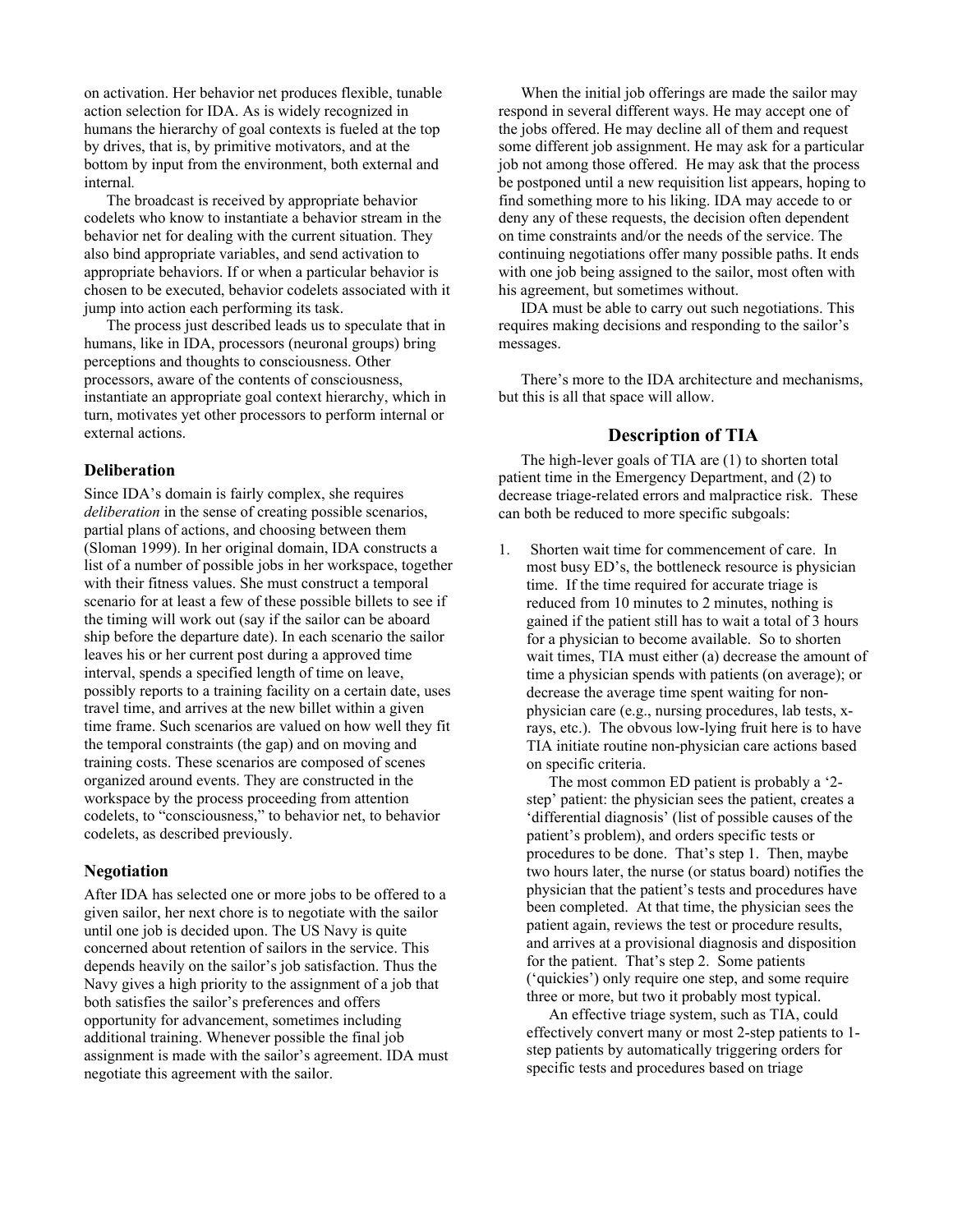information. For example, a patient with a sore throat and fever should have a 'Strep screen'; and a patient with cough and fever plus chest pain or shortness of breath needs a chest x-ray. The best ED triage nurses become reasonably fluent at recognizing and 'preordering' only the most obvious such tests and procedures. TIA could accomplish pre-ordering of needed tests and procedures much more comprehensively and consistently than most triage nurses; and (in the physician author's opinion) more efficiently and effectivly than most physicians, who tend to be inconsistent, frequently omitting important tests and often ordering unnecessary ones

- 2. Decrease triage-related errors and malpractice risk. In general, error reduction equates to malpractice risk reduction. TIA can reduce errors of two types:
	- a) Errors of delay. In a busy ED, resources are limited and there is an unavoidable 'average wait' for patients to obtain care. The primary function of triage is to sort patients according to their 'urgency' (need for early or immediate attention to avoid death, disability or suffering). The best triage nurses (with years of experience) become 'reasonably good' at recognizing which patients need urgent attention, and which can wait. By consistently recognizing an unlimited number of prioritization criteria, TIA can lend greater reliability and consistency to the prioritization function.
	- b) Errors of oversight or omission. One of the most common causes of physician malpractice is failure of the tired, fatigued or overworked physician to formulate a reasonable 'differntial diagnosis' (list of possible causes), and to obsessively test further for the most serious possibilities. There is a constant human tendency, when fatigued and/or under time pressure, to focus in on the most obious or likely diagnosis, and ignore or overlook less likely but more serious causes. By consistently recognizing and flagging for physician attention the most serious causes of specific patient complaints, TIA can reduce physician oversights, thereby increasing the quality of care and reducing malpractice risk.

## Issues of Concern

Although TIA can be expected to reduce waiting times to be seen by a triage nurse, by reducing the time a triage nurse spends with each patient, a triage nurse is still going to have to take the vital signs and recognize immediately life-threatening situations. That's about all most triage nurses do, other than enter a 'chief complaint' and patient

demographics. These can be off-loaded to TIA, perhaps reducing nurse time per patient.

The real savings of time will come from converting two-step patients to one-step patients. TIA can add consistent triggering of early ordering of tests and procedures, and consistent warning regarding consistent diagnostic possibilities, and those functions can reduce overall time in the emergency room, as well as reducing errors.

We expect that TIA will gather information from patients by conversing with them in colloquial English using voice recognition and speech synthesizing. Though the quality of such voice recognition an speech synthesizing systems are steadily improving, various parts of this country are becoming more and more bilingual, which may create problems. Errors in voice recognition could often be handled conversationally by TIA as is done by humans. Still, voice recognition would be the likely stumbling block for an implemented and fielded TIA in the near future. Concerns about the early feasibility of a natural language interface directly between TIA and patient arise for multiple reasons: the patient's age, degree of incapacity due to illness/stress, intelligence level, English fluency, etc., all vary tremendously; one's interview technique often has to be radically modified on the fly; a question often has to be asked three different ways to find one the patient understands; and the source of the information often moves around from the patient to the little brother to the mother and then the aunt, etc. All of these foreseen difficulties can, in principle, be overcome with our current technology as soon as the voice recognition becomes sufficiently reliable.

Knowledge engineering into TIA will require identifying the topics of conversation that TIA should broach. These will surely include patient identifying data and demographics, the 'chief complaint' and related symptoms, and qualifications thereof (e.g., the nature of the pain, duration of symptoms, etc.). The cost of such knowledge engineering for the TIA system should be on the order of magnitude of ten person years or \$1,000,000. The gains, spread over hundreds of emergency rooms, should surely justify this cost.

Will patients willingly interact with TIA? This will depend on TIA's ease of use, and on the patient's perception of TIA's benefits. Some educational effort may well be needed. Still, people are becoming more accustomed to, and more comfortable with, dealing with software agents of various types. Thus patients' willingness shouldn't be a major problem.

#### References

Allen, J. J. 1995. *Natural Language Understanding*. Redwood City CA: Benjamin/Cummings; Benjamin; Cummings.